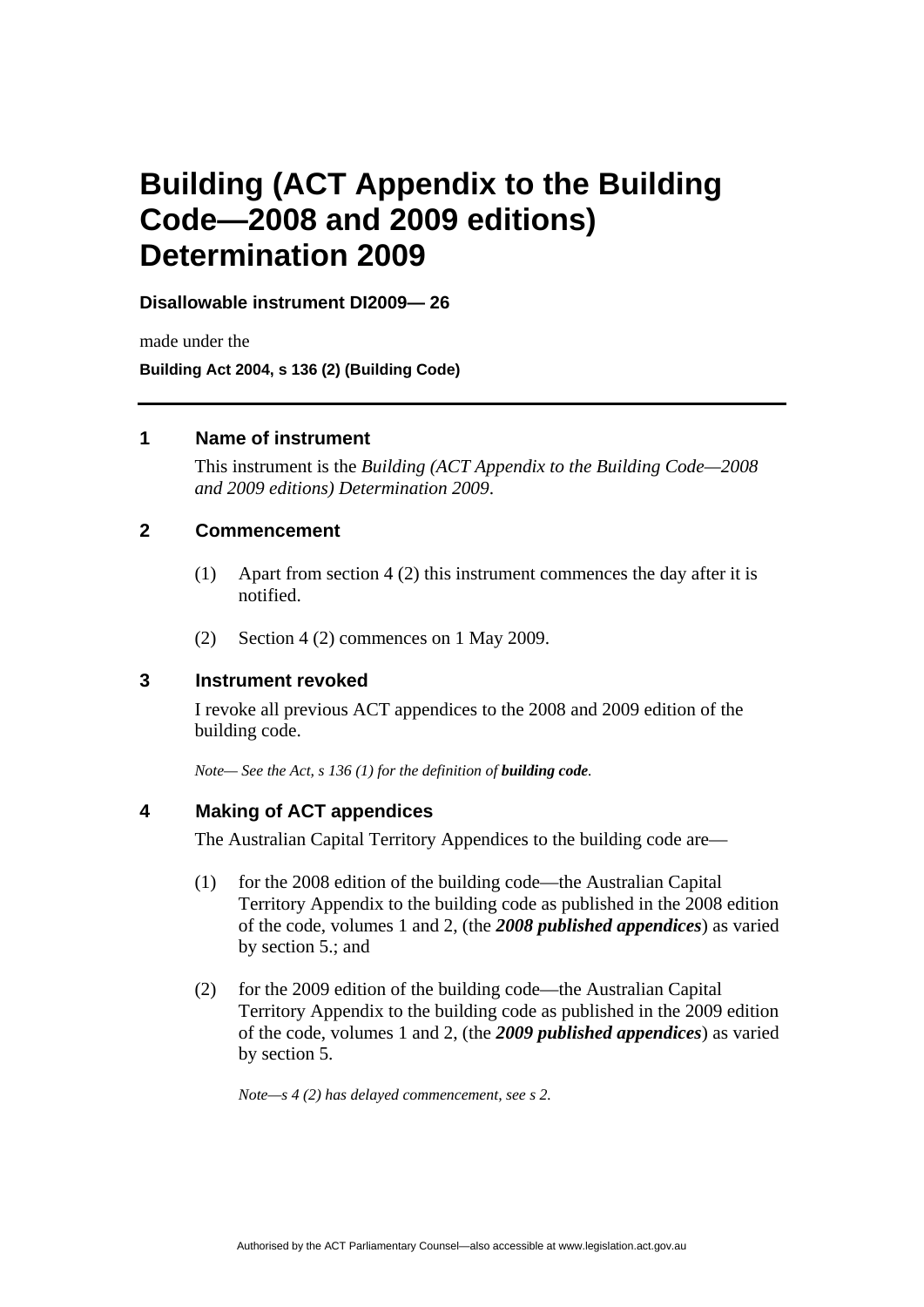# **5 Variations to published appendices**

The 2008 published appendices and the 2009 published appendices are varied as follows—

(1) Vol 1, part A1 (interpretation), new addition provision for new clauses A1.3 (d) and (f)

*Before the heading—"ACT Specification A1.3 Documents adopted by reference" insert* 

After clause A1.3 (c) add clauses A1.3 (d) and (e) as follows:

- (d) A reference to "AS 3959" or "AS 3959—1999" is to be taken as a reference to the latest edition of AS 3959 as in force from time to time.
- (e) A provision contrary to (d) is void.
- (f) Where an instrument or other document applies the BCA's provisions in respect of a fire-resistant construction matter that is mentioned in AS 3959—1999, but a later version of AS 3959 is in force, but does not have corresponding provisions, the local jurisdiction may declare in writing how compliance with the later version must be taken as compliance with the 1999 version.

#### (2) Vol 2, clause ACT 1 (\*\*\*\*\*)

*substitute* 

# **ACT 1 References to "AS 3959" and certain other bushfireresistant construction provisions**

- **ACT 1.1** A reference to "AS 3959" or "AS 3959—1999" is to be taken as a reference to the latest edition of AS 3959 as in force from time to time.
- **ACT 1.2** A provision contrary to ACT 1.1 is void.
- **ACT 1.3** Part 3.7.4 (Bushfire areas), section B (Acceptable construction practice), does not apply in the ACT.
- **ACT 1.4** Where an instrument or other document applies the BCA's provisions in respect of a fire-resistant construction matter that is mentioned in AS 3959—1999, but a later version of AS 3959 is in force, but does not have corresponding provisions, the local jurisdiction may declare in writing how compliance with the later version must be taken as compliance with the 1999 version.

# **6 Disapplication of notification requirement**

The Legislation Act, section 47 (5) does not apply to this instrument.